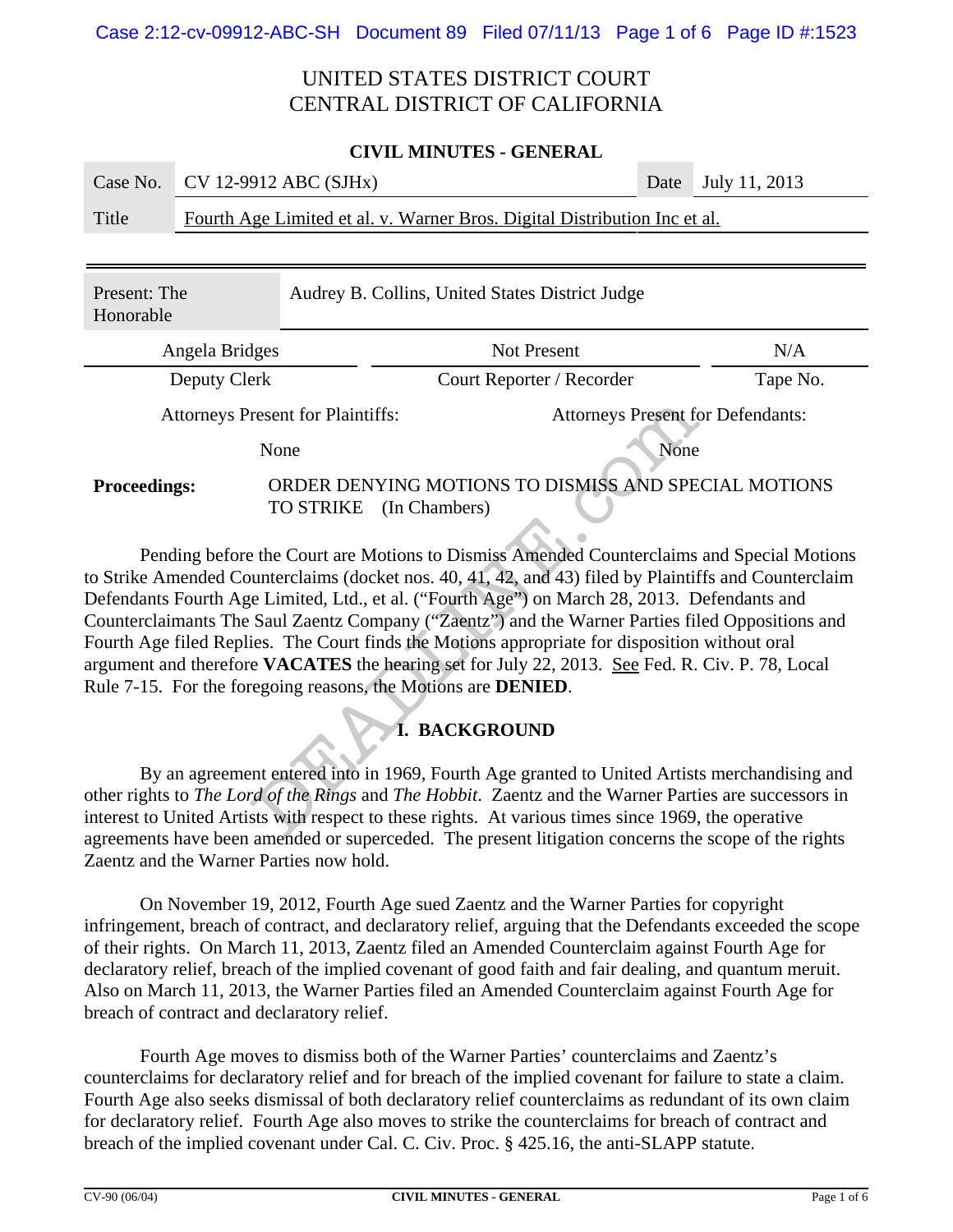#### **CIVIL MINUTES - GENERAL**

**Contract Contract** 

|       | Case No. CV 12-9912 ABC $(SJHx)$                                          |  | Date July 11, 2013 |  |
|-------|---------------------------------------------------------------------------|--|--------------------|--|
| Title | Fourth Age Limited et al. v. Warner Bros. Digital Distribution Inc et al. |  |                    |  |

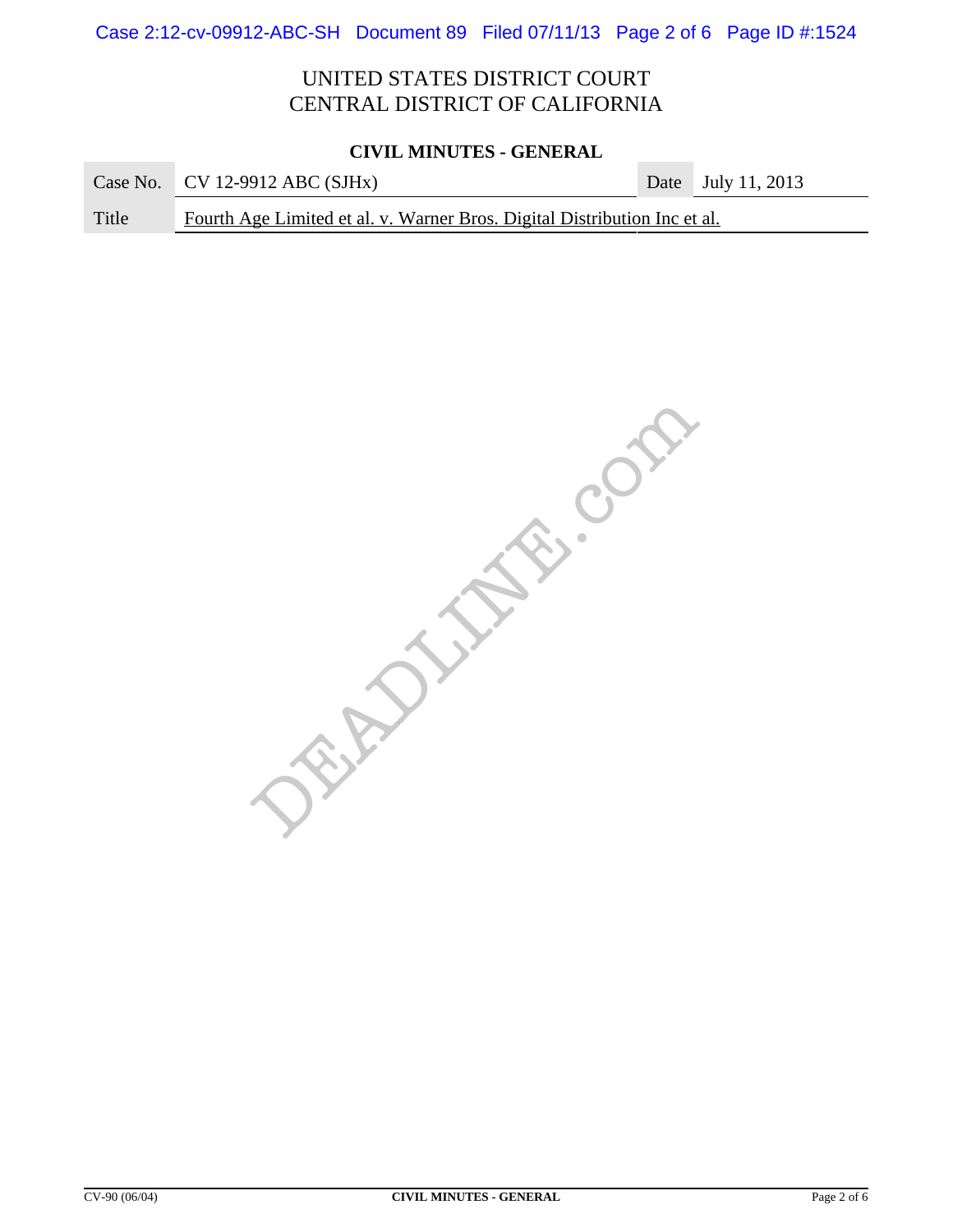#### **CIVIL MINUTES - GENERAL**

|       | Case No. $\vert$ CV 12-9912 ABC (SJHx)                                    |  | Date July 11, 2013 |  |
|-------|---------------------------------------------------------------------------|--|--------------------|--|
| Title | Fourth Age Limited et al. v. Warner Bros. Digital Distribution Inc et al. |  |                    |  |

### **II. DISCUSSION**

### **A. Fourth Age's Anti-SLAPP Motions are DENIED.**

#### **1. Legal Standard for an anti-SLAPP Motion**

A Strategic Lawsuit Against Public Participation, or "SLAPP," is "a meritless suit filed primarily to chill the defendant's exercise of First Amendment rights." Wilcox v. Superior Court, 27 Cal. App. 4th 809, 815 n.2 (Ct. App. 1994), *disapproved on other grounds by* Equilon Enters., LLC v. Consumer Cause, Inc., 29 Cal. 4th 53, 68 n.5 (2002). To "provide a procedural remedy to dispose of lawsuits that are brought to chill the valid exercise of constitutional rights," Rusheen v. Cohen, 37 Cal. 4th 1048, 1055-56 (2006), the California legislature enacted the anti-SLAPP statute, Cal. Code Civ. Proc. § 425.16, which provides, in relevant part: wsuit Against Fubile Faltelpation, or SEAFF, is a metric<br>s exercise of First Amendment rights." Wilcox v. Superior Chep. 1994), *disapproved on other grounds by* Equilon Enters<br>h 53, 68 n.5 (2002). To "provide a procedura

A cause of action against a person arising from any act of that person in furtherance of the person's right of petition or free speech under the United States Constitution or the California Constitution in connection with a public issue shall be subject to a special motion to strike, unless the court determines that the plaintiff has established that there is a probability that the plaintiff will prevail on the claim.

Cal. Code Civ. Proc. § 425.16(b)(1).

A litigant may bring an anti-SLAPP motion in federal court. See United States ex rel. Newsham v. Lockheed Missiles & Space Co., 190 F.3d 963, 971-73 (9th Cir. 1999); see also Thomas v. Fry's Elecs., Inc., 400 F.3d 1206, 1206-07 (9th Cir. 2005) (per curiam) (reaffirming Lockheed). To determine whether the motion should be granted, the Court engages in a two-step inquiry: "the movant must first make a threshold showing that the challenged cause of action arises from an act in furtherance of the right of petition or free speech in connection with a public issue"; once that showing is made, "the plaintiff must demonstrate a probability of prevailing on the claim." Christian Research Inst. v. Alnor, 148 Cal. App. 4th 71, 80 (Ct. App. 2007) (internal quotation marks omitted).

"'Reasonable probability' in the anti-SLAPP statute has a specialized meaning." Mindys Cosmetics, Inc. v. Dakar, 611 F.3d 590, 598 (9th Cir. 2010) (internal citation omitted). It requires that the plaintiff show a "'minimum level of legal sufficiency and triability'"; the plaintiff "need only 'state and substantiate a legally sufficient claim.'" Id.

### **2. The Contract-Related Counterclaims are Not SLAPP Claims.**

Fourth Age contends that the Warner Parties' breach of contract counterclaim and Zaentz's counterclaim for breach of the implied covenant are SLAPP claims because the Warner Parties and Zaentz filed their claims to punish Fourth Age for exercising its fundamental right to petition the court, which it did when it filed this lawsuit in November 2012. Indeed, the anti-SLAPP statute specifically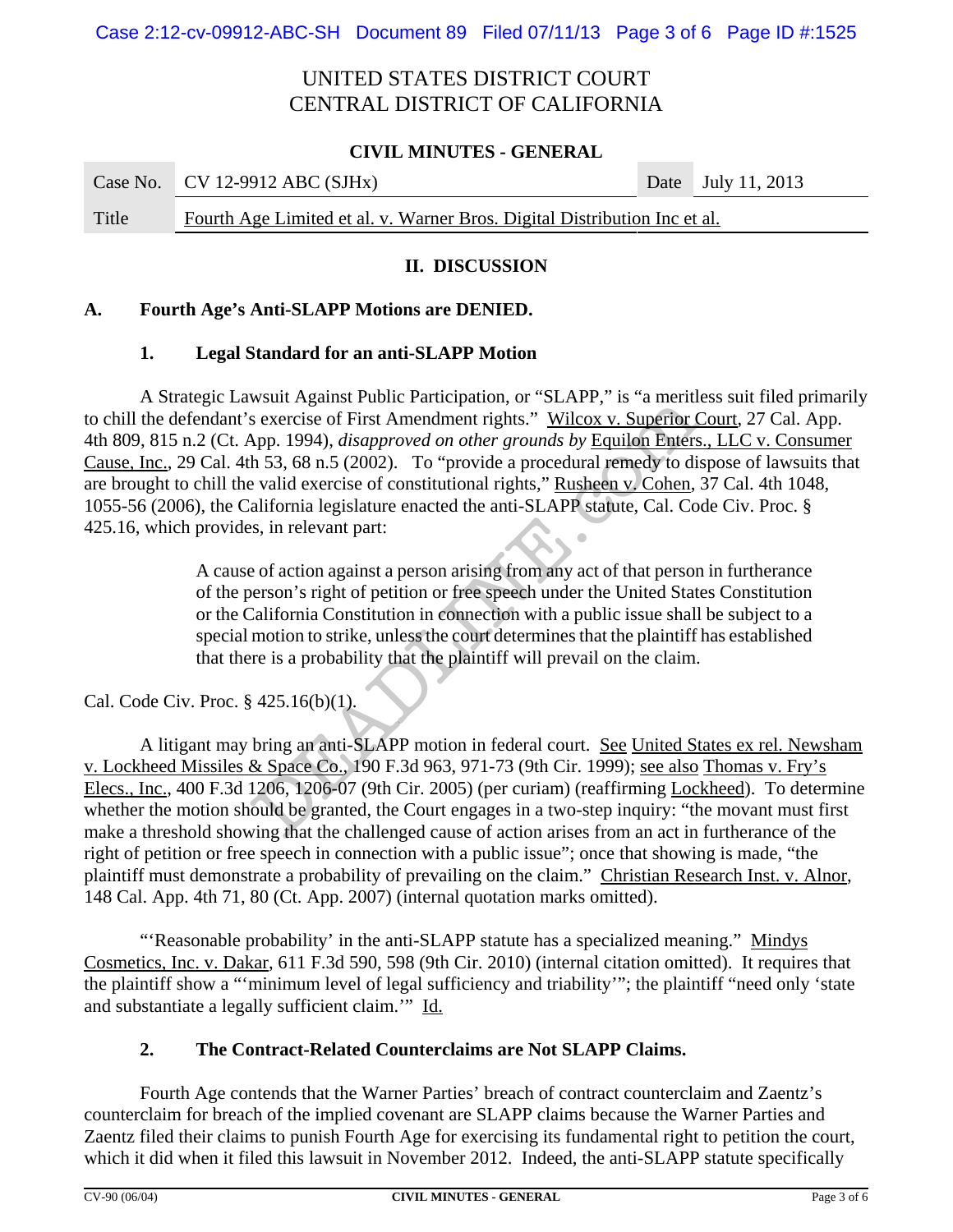### **CIVIL MINUTES - GENERAL**

**College** 

|       | Case No. CV 12-9912 ABC (SJHx)                                            |  | Date July 11, 2013 |  |
|-------|---------------------------------------------------------------------------|--|--------------------|--|
| Title | Fourth Age Limited et al. v. Warner Bros. Digital Distribution Inc et al. |  |                    |  |

identifies "(1) any written or oral statement or writing made before a legislative, executive or judicial proceeding . . ., [and] (2) any written or oral statement or writing made in connection with an issue under

consideration or review by a legislative, executive or judicial proceeding . . ." as protected activity. Cal. Code Civ. Proc. § 425.16 (e).

However, the Court has reviewed the contract-related claims in the original Counterclaims and in the Amended Counterclaims, and has considered Fourth Age's characterization of them, and is simply not convinced that these claims "arise from" Fourth Age's filing of its own Complaint or its other litigation-related conduct. The contract-related counterclaims arise out of the parties' disagreement about the scope of the Counterclaimants' contractual rights. That Fourth Age filed suit first does not turn the counterclaims into SLAPP actions. Certainly the Counterclaimants' interpretation of the various agreements will necessarily be litigated through Fourth Age's claims against them. But the Counterclaimants could not assert their interpretation of these agreements as affirmative claims, and could not seek damages for breach, unless they also filed suit. Stated differently, the counterclaims are the vehicle by which the Counterclaimants can seek damages for what they contend is Fourth Age's breach, apart from whatever affirmative defenses they may assert against Fourth Age's claims. At bottom, this aspect of the litigation is a routine contract dispute that gave rise to claims and counterclaims because all advocates of the competing interpretations are seeking affirmative relief. claims, and has considered Flouring in the original<br>claims, and has considered Fourth Age's characterization of<br>claims "arise from" Fourth Age's filing of its own Compl<br>uct. The contract-related counterclaims arise out of

"The hallmark of a SLAPP lawsuit is that it is filed to obtain a financial advantage over one's adversary by increasing litigation costs until the adversary's case is weakened or abandoned." Metabolic Research, Inc. v. Ferrell, 693 F.3d 795, 796 n.1 (9th Cir. 2012) (citing Lockheed). The contract-related counterclaims here simply lack the hallmark characteristics of SLAPP suits. For example, it does not appear that by filing the contract-related counterclaims, the Warner Parties and Zaentz obtained any meaningful financial advantage over Fourth Age. The counterclaims are wholly related to Fourth Age's claims and turn on the same issues, and thus will not entail extraordinarily greater expense to litigate. It defies belief that the plaintiffs would find the additional incremental cost of litigating the counterclaims to be so unbearable that they would choose to abandon their entire suit instead of incurring these costs, as, notably, all of the plaintiffs appear to be companies (or a trust) with significant financial resources.

Fourth Age's anti-SLAPP motions are therefore **DENIED**.

## **B. Fourth Age's Motions to Dismiss are DENIED.**

## **1. The Declaratory Relief Claims Are Not Clearly Wholly Redundant of Fourth Age's Declaratory Relief Claims.**

Fourth Age moves to dismiss the declaratory relief counterclaims on the ground that they are wholly redundant of its own declaratory relief claims. A court may dismiss counterclaims for declaratory relief that "are either the 'mirror image' of claims in the complaint or redundant of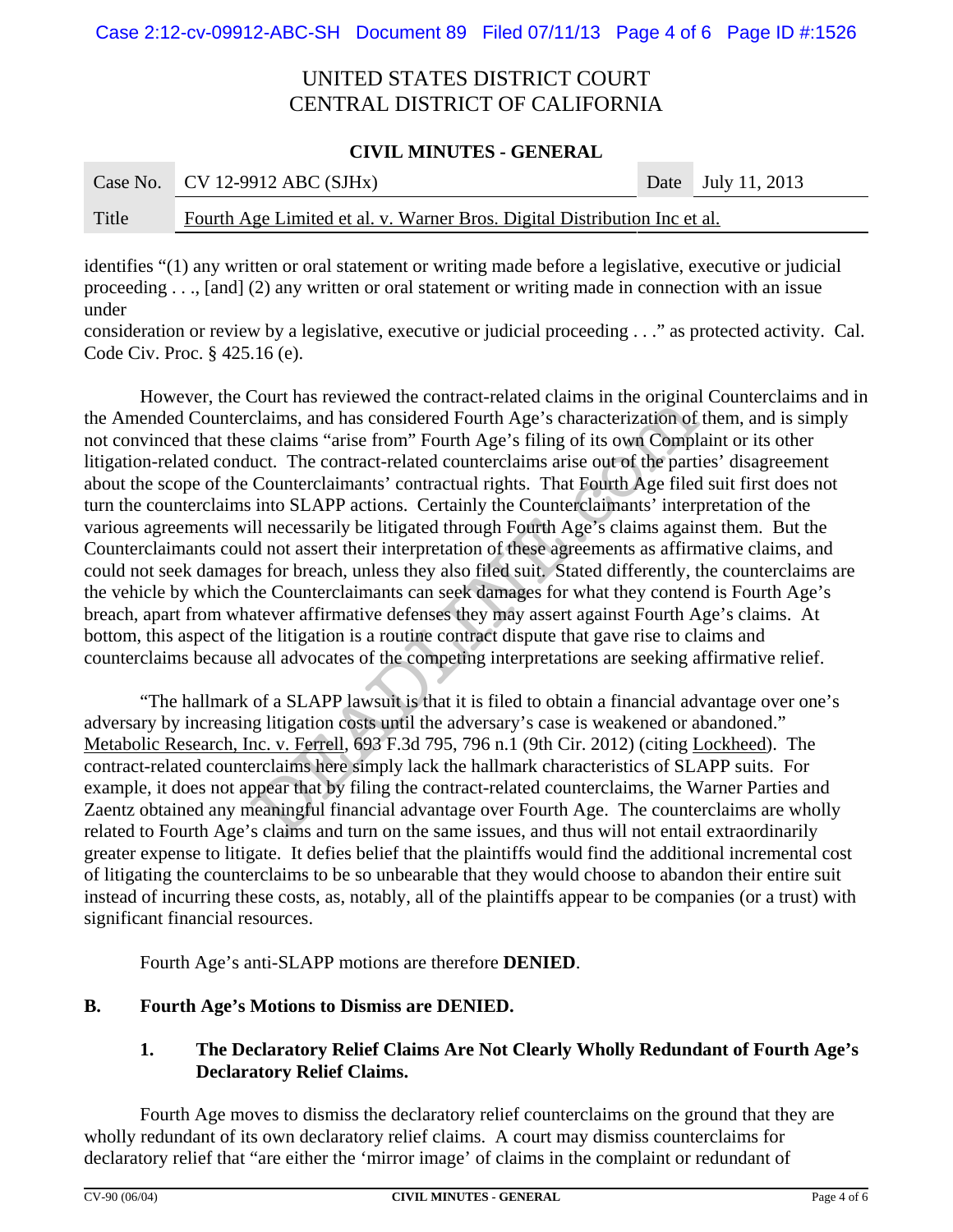#### **CIVIL MINUTES - GENERAL**

**Contract Contract** 

|       | Case No. $\vert$ CV 12-9912 ABC (SJHx)                                    |  | Date July 11, 2013 |
|-------|---------------------------------------------------------------------------|--|--------------------|
| Title | Fourth Age Limited et al. v. Warner Bros. Digital Distribution Inc et al. |  |                    |

affirmative defenses." Allstate Ins. Co. v. Pira, 2012 WL 1997212 \*5 (N.D. Cal. 2012). "[T]his should only be done where the counterclaim truly serves no 'useful purpose' in addition to the claims in the complaint." Id. (citation omitted).

The Court has reviewed Fourth Age's declaratory relief claim and the declaratory relief counterclaims. Although these claims obviously overlap, it is not clear that the counterclaims are in fact entirely redundant of the claims. This case demonstrates that "it is very difficult to determine whether the declaratory-judgment counterclaim really is redundant prior to trial." 6 Charles A. Wright & Arthur R. Miller, Federal Practice & Procedure § 1406, at 36 (2d ed. 1990). As such, rather than dismiss potentially non-redundant declaratory judgment counterclaims, "[t]he safer course for the court to follow is to deny a request to dismiss a counterclaim for declaratory relief unless there is no doubt that it will be rendered moot by the adjudication of the main action." Id. Furthermore, where the parties' claims for declaratory relief consist of numerous and complex requests, the Court will not expend its limited resources – public resources – to sift through and parse them all merely to purge the pleadings of possible redundancy, especially where, as here, the presence of a redundant claim will not prejudice the movant. The claims. This case demonstrates that it is very different contracted<br>ent counterclaim really is redundant prior to trial." 6 Charle<br>ctice & Procedure § 1406, at 36 (2d el. 1990). As such, rath<br>dant declaratory judgment

## **2. Legal Standard for a Rule 12(b)(6) Motion to Dismiss**

Fed. R. Civ. Proc.  $8(a)(2)$  requires a pleading to present a "short and plain statement of the claim showing that the pleader is entitled to relief." Under Fed. R. Civ. Proc. 12(b)(6), a defendant may move to dismiss a pleading for "failure to state a claim upon which relief can be granted." Thus, a pleading that does not satisfy Rule 8 is subject to dismissal under Rule 12(b)(6). Dismissal is proper under Rule 12(b)(6) where there is either a "lack of a cognizable legal theory" or "the absence of sufficient facts alleged under a cognizable legal theory." Balistreri v. Pacifica Police Dept., 901 F.2d 969, 699 (9th Cir. 1988).

"[A] plaintiff's obligation to provide the grounds of his entitlement to relief requires more than labels and conclusions, and a formulaic recitation of the elements of a cause of action will not do." Bell Atlantic Corp. v. Twombly, 550 U.S. 544, 555 (2007) (internal quotations and alterations omitted). Although this does not require "detailed factual allegations," it "demands more than an unadorned, thedefendant-unlawfully-harmed-me accusation." Ashcroft v. Iqbal, 555 U.S. 662, 678 (2009). A sufficiently-pled claim must be "plausible on its face." Id. "A claim has facial plausibility when the plaintiff pleads factual content that allows the court to draw the reasonable inference that the defendant is liable for the misconduct alleged." Id. For purposes of a motion to dismiss, allegations of fact are taken as true and are construed in the light most favorable to the nonmoving party. See Newdow v. Lefevre, 598 F.3d 638, 642 (9th Cir. 2010).

## **a. The Contract Counterclaims are Adequately Pled.**

For the reasons discussed above in connection with Fourth Age's anti-SLAPP motion, the Warner Parties' breach of contract counterclaim and Zaentz's counterclaim for breach of the covenant of